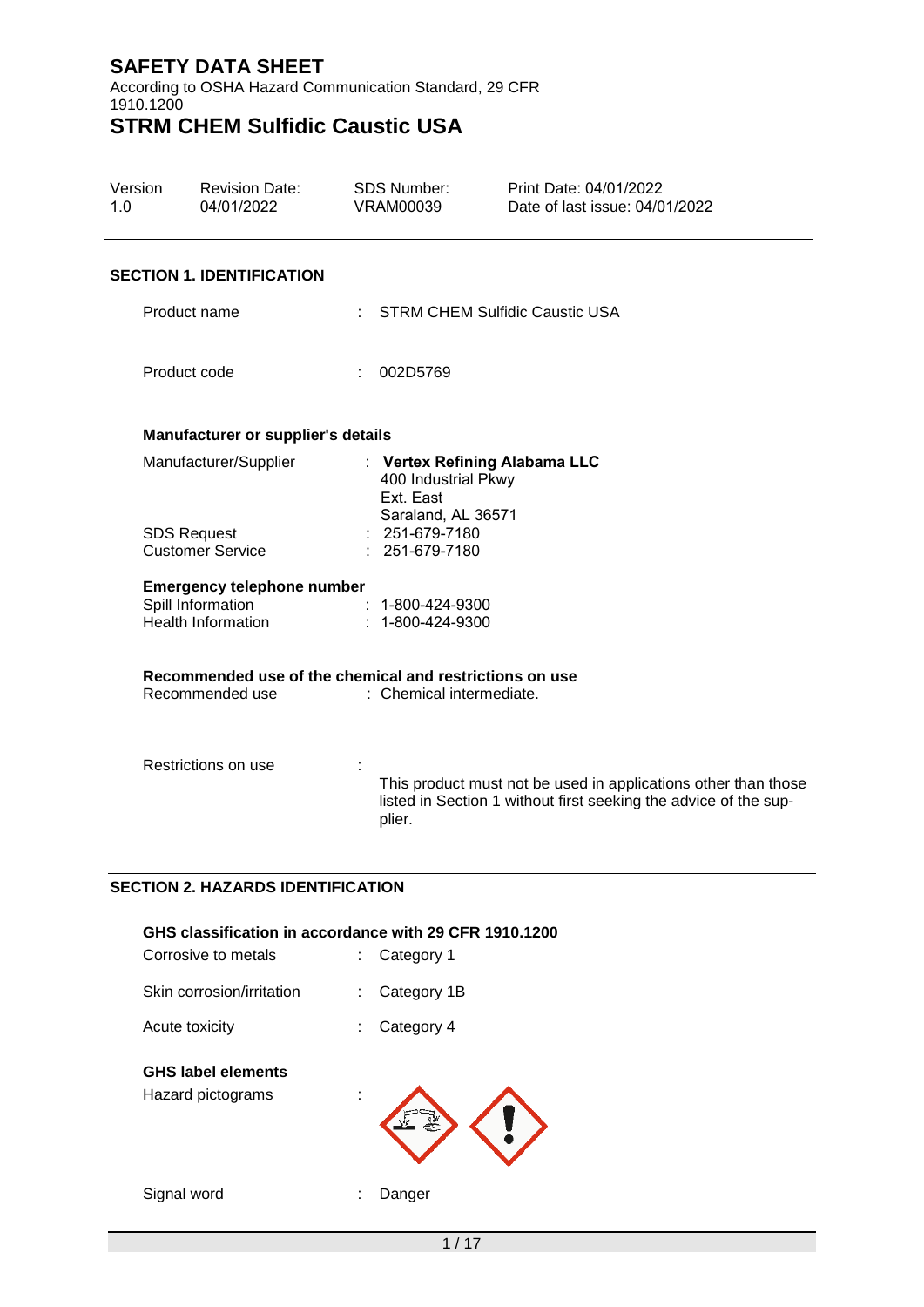According to OSHA Hazard Communication Standard, 29 CFR 1910.1200

**STRM CHEM Sulfidic Caustic USA**

| Version<br>1.0 | <b>Revision Date:</b><br>04/01/2022                                                                                           | <b>SDS Number:</b><br><b>VRAM00039</b>                                              | Print Date: 04/01/2022<br>Date of last issue: 04/01/2022                                                                                                                                                                                                                                                                                                                                                                                                                                                                                                                                                                                  |
|----------------|-------------------------------------------------------------------------------------------------------------------------------|-------------------------------------------------------------------------------------|-------------------------------------------------------------------------------------------------------------------------------------------------------------------------------------------------------------------------------------------------------------------------------------------------------------------------------------------------------------------------------------------------------------------------------------------------------------------------------------------------------------------------------------------------------------------------------------------------------------------------------------------|
|                | Hazard statements                                                                                                             | : PHYSICAL HAZARDS:<br><b>HEALTH HAZARDS:</b><br>H302 Harmful if swallowed.         | H290 May be corrosive to metals.<br>H314 Causes severe skin burns and eye damage.<br><b>ENVIRONMENTAL HAZARDS:</b><br>Not classified as an environmental hazard under GHS criteria.                                                                                                                                                                                                                                                                                                                                                                                                                                                       |
|                | Precautionary statements                                                                                                      | <b>Prevention:</b><br>face protection.                                              | P234 Keep only in original container.<br>P260 Do not breathe dust/ fume/ gas/ mist/ vapours/ spray.<br>P264 Wash skin thoroughly after handling.<br>P280 Wear protective gloves/ protective clothing/ eye protection/<br>P270 Do not eat, drink or smoke when using this product.                                                                                                                                                                                                                                                                                                                                                         |
|                |                                                                                                                               | <b>Response:</b><br>induce vomiting.<br>to do. Continue rinsing.<br>on this label). | P310 Immediately call a POISON CENTER/doctor.<br>P301 + P330 + P331 IF SWALLOWED: Rinse mouth. Do NOT<br>P303 + P361 + P353 IF ON SKIN (or hair): Take off immediately<br>all contaminated clothing. Rinse skin with water/shower.<br>P363 Wash contaminated clothing before reuse.<br>P304 + P340 IF INHALED: Remove person to fresh air and<br>keep comfortable for breathing.<br>P305 + P351 + P338 IF IN EYES: Rinse cautiously with water<br>for several minutes. Remove contact lenses, if present and easy<br>P321 Specific treatment (see supplemental first aid instructions<br>P390 Absorb spillage to prevent material damage. |
|                |                                                                                                                               | Storage:<br>liner.<br>P405 Store locked up.                                         | P406 Store in corrosive resistant container with a resistant inner                                                                                                                                                                                                                                                                                                                                                                                                                                                                                                                                                                        |
|                |                                                                                                                               | Disposal:<br>tions.                                                                 | P501 Dispose of contents and container to appropriate waste<br>site or reclaimer in accordance with local and national regula-                                                                                                                                                                                                                                                                                                                                                                                                                                                                                                            |
|                | <b>Other hazards</b>                                                                                                          |                                                                                     |                                                                                                                                                                                                                                                                                                                                                                                                                                                                                                                                                                                                                                           |
|                | Other hazards which do not result in classification<br>May be corrosive to metals.<br>Contact with acids liberates toxic gas. |                                                                                     | Inhalation of vapours or mists may cause irritation to the respiratory system.                                                                                                                                                                                                                                                                                                                                                                                                                                                                                                                                                            |

The classification of this material is based on OSHA HCS 2012 criteria.

## **SECTION 3. COMPOSITION/INFORMATION ON INGREDIENTS**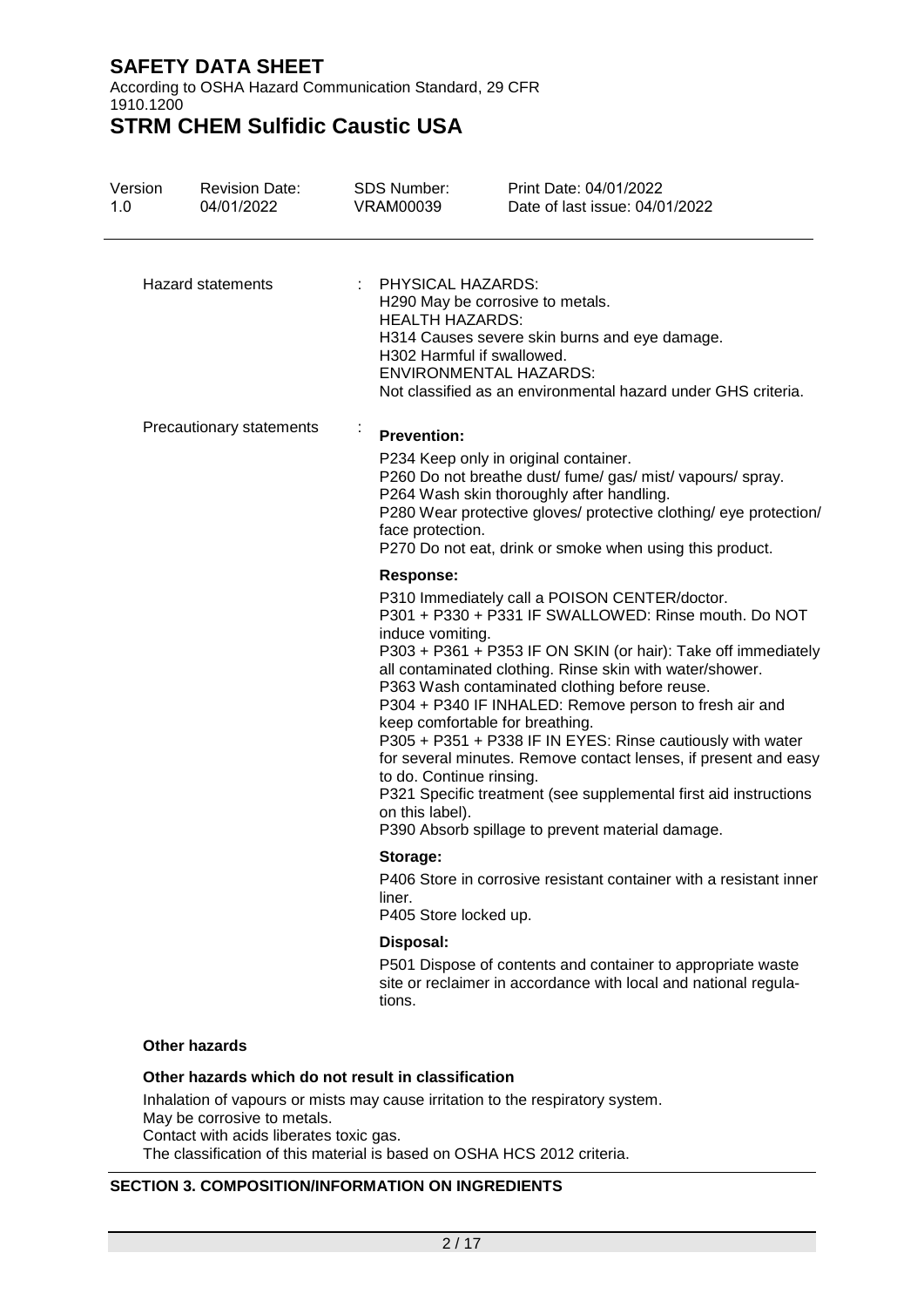According to OSHA Hazard Communication Standard, 29 CFR 1910.1200

# **STRM CHEM Sulfidic Caustic USA**

| Version | <b>Revision Date:</b> | SDS Number: | Print Date: 04/01/2022         |
|---------|-----------------------|-------------|--------------------------------|
| 1 O     | 04/01/2022            | VRAM00039   | Date of last issue: 04/01/2022 |

Substance / Mixture : Mixture

#### **Hazardous components**

| Chemical name    | Synonyms                                    | CAS-No.   | Concentration (% w/w) |
|------------------|---------------------------------------------|-----------|-----------------------|
| <b>Water</b>     |                                             | 7732-18-5 | $>= 65 - 5 = 79$      |
| sodium hydroxide | I sodium hydrox-   1310-73-2<br>ide (Solid) |           | $>= 0.01 - \le 20$    |

## **Further information**

| ----------          |                       |                          |
|---------------------|-----------------------|--------------------------|
| Chemical name       | Identification number | Concentration [%]        |
| sodium methanethio- | 5188-07-8, 225-969-9  | $\ge$ = 0.01 - <= 5      |
| late                |                       |                          |
| disodium sulfide    | 1313-82-2, 215-211-5  | $\ge$ = 0.01 - $\le$ = 5 |
|                     |                       |                          |

## **SECTION 4. FIRST-AID MEASURES**

| If inhaled                                                                       |   | No treatment necessary under normal conditions of use. If<br>symptoms persist, obtain medical advice.                                                                                                                                                                                                                                                                                           |
|----------------------------------------------------------------------------------|---|-------------------------------------------------------------------------------------------------------------------------------------------------------------------------------------------------------------------------------------------------------------------------------------------------------------------------------------------------------------------------------------------------|
| In case of skin contact                                                          |   | Remove contaminated clothing. Immediately flush skin with<br>large amounts of water for at least 15 minutes. Transport to<br>the nearest medical facility for additional treatment.                                                                                                                                                                                                             |
| In case of eye contact                                                           |   | Immediately flush eyes with large amounts of water for at least<br>30 minutes while holding eyelids open. Transport to the near-<br>est medical facility for additional treatment.                                                                                                                                                                                                              |
| If swallowed                                                                     |   | Do not induce vomiting. If victim is alert, rinse mouth and<br>drink 1/2 to 1 glass of water to help dilute the material. Do not<br>give liquids to a drowsy, convulsing, or unconscious person.<br>Transport to nearest medical facility for additional treatment.<br>Rinse mouth.                                                                                                             |
| Most important symptoms<br>and effects, both acute and<br>delayed                | ÷ | Eye irritation signs and symptoms may include a burning sen-<br>sation, redness, swelling, and/or blurred vision.<br>Skin irritation signs and symptoms may include a burning sen-<br>sation, redness, swelling, and/or blisters.<br>Respiratory irritation signs and symptoms may include a tem-<br>porary burning sensation of the nose and throat, coughing,<br>and/or difficulty breathing. |
| Indication of any immediate<br>medical attention and special<br>treatment needed |   | Treat symptomatically.                                                                                                                                                                                                                                                                                                                                                                          |

## **SECTION 5. FIRE-FIGHTING MEASURES**

Suitable extinguishing media : Foam, water spray or fog. Dry chemical powder, carbon diox-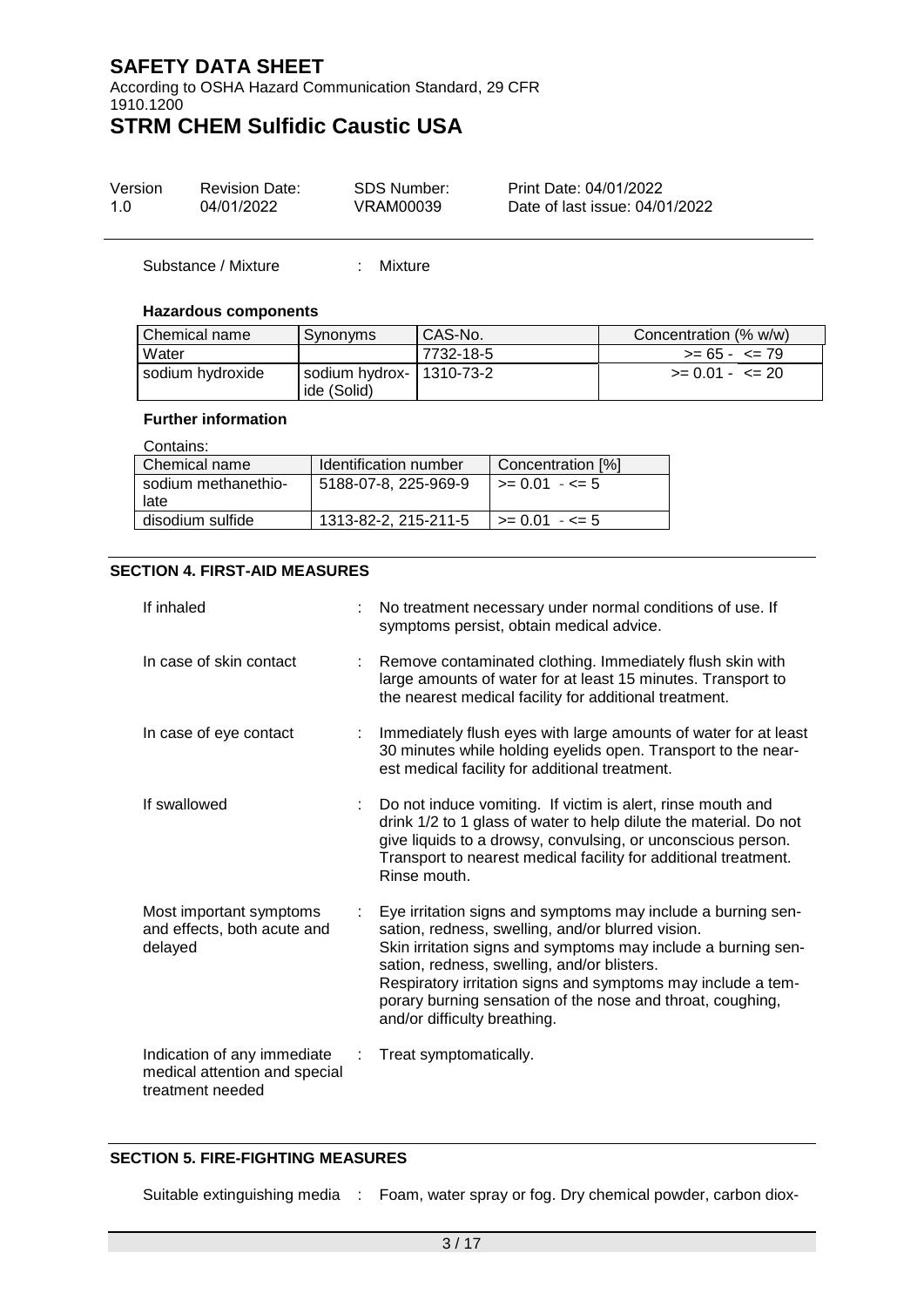According to OSHA Hazard Communication Standard, 29 CFR 1910.1200

**STRM CHEM Sulfidic Caustic USA**

| Version<br>1.0 | <b>Revision Date:</b><br>04/01/2022              |     | <b>SDS Number:</b><br><b>VRAM00039</b> | Print Date: 04/01/2022<br>Date of last issue: 04/01/2022                                                                                                                                                                                                                                                                                                                |
|----------------|--------------------------------------------------|-----|----------------------------------------|-------------------------------------------------------------------------------------------------------------------------------------------------------------------------------------------------------------------------------------------------------------------------------------------------------------------------------------------------------------------------|
|                |                                                  |     |                                        | ide, sand or earth may be used for small fires only.                                                                                                                                                                                                                                                                                                                    |
| media          | Unsuitable extinguishing                         | ÷   |                                        | Do not use direct water jets on the burning product as they<br>could cause a steam explosion and spread of the fire.<br>Simultaneous use of foam and water on the same surface is<br>to be avoided as water destroys the foam.                                                                                                                                          |
| fighting       | Specific hazards during fire-                    | t   |                                        | Considered low risk due to water content, however upon<br>evaporation of water the product is combustible.                                                                                                                                                                                                                                                              |
|                |                                                  |     | gases (smoke).<br>occurs.              | Hazardous combustion products may include:<br>A complex mixture of airborne solid and liquid particulates and<br>Unidentified organic and inorganic compounds.<br>Carbon monoxide may be evolved if incomplete combustion                                                                                                                                               |
| ods            | Specific extinguishing meth-                     |     |                                        | Use extinguishing measures that are appropriate to local cir-<br>cumstances and the surrounding environment.                                                                                                                                                                                                                                                            |
|                | Further information                              |     | to evacuate immediately.               | Clear fire area of all non-emergency personnel.<br>If the fire cannot be extinguished the only course of action is<br>Keep adjacent containers cool by spraying with water.<br>If possible remove containers from the danger zone.<br>Contain residual material at affected sites to prevent material<br>from entering drains (sewers), ditches, and waterways.         |
|                | Special protective equipment<br>for firefighters | - 1 |                                        | Proper protective equipment including chemical resistant<br>gloves are to be worn; chemical resistant suit is indicated if<br>large contact with spilled product is expected. Self-Contained<br>Breathing Apparatus must be worn when approaching a fire in<br>a confined space. Select fire fighter's clothing approved to<br>relevant Standards (e.g. Europe: EN469). |

## **SECTION 6. ACCIDENTAL RELEASE MEASURES**

| Personal precautions, protec-:<br>tive equipment and emer-<br>gency procedures | Observe all relevant local and international regulations.<br>Notify authorities if any exposure to the general public or the<br>environment occurs or is likely to occur.<br>Local authorities should be advised if significant spillages<br>cannot be contained.<br>Avoid contact with skin, eyes and clothing. |
|--------------------------------------------------------------------------------|------------------------------------------------------------------------------------------------------------------------------------------------------------------------------------------------------------------------------------------------------------------------------------------------------------------|
| Environmental precautions                                                      | : Prevent from spreading or entering into drains, ditches or riv-<br>ers by using sand, earth, or other appropriate barriers.<br>Use appropriate containment to avoid environmental contami-<br>nation.<br>Ventilate contaminated area thoroughly.                                                               |
| Methods and materials for<br>containment and cleaning up                       | : Contain run-off from residue flush and dispose of properly.<br>Soak up residue with an absorbent such as clay, sand or other<br>suitable material.                                                                                                                                                             |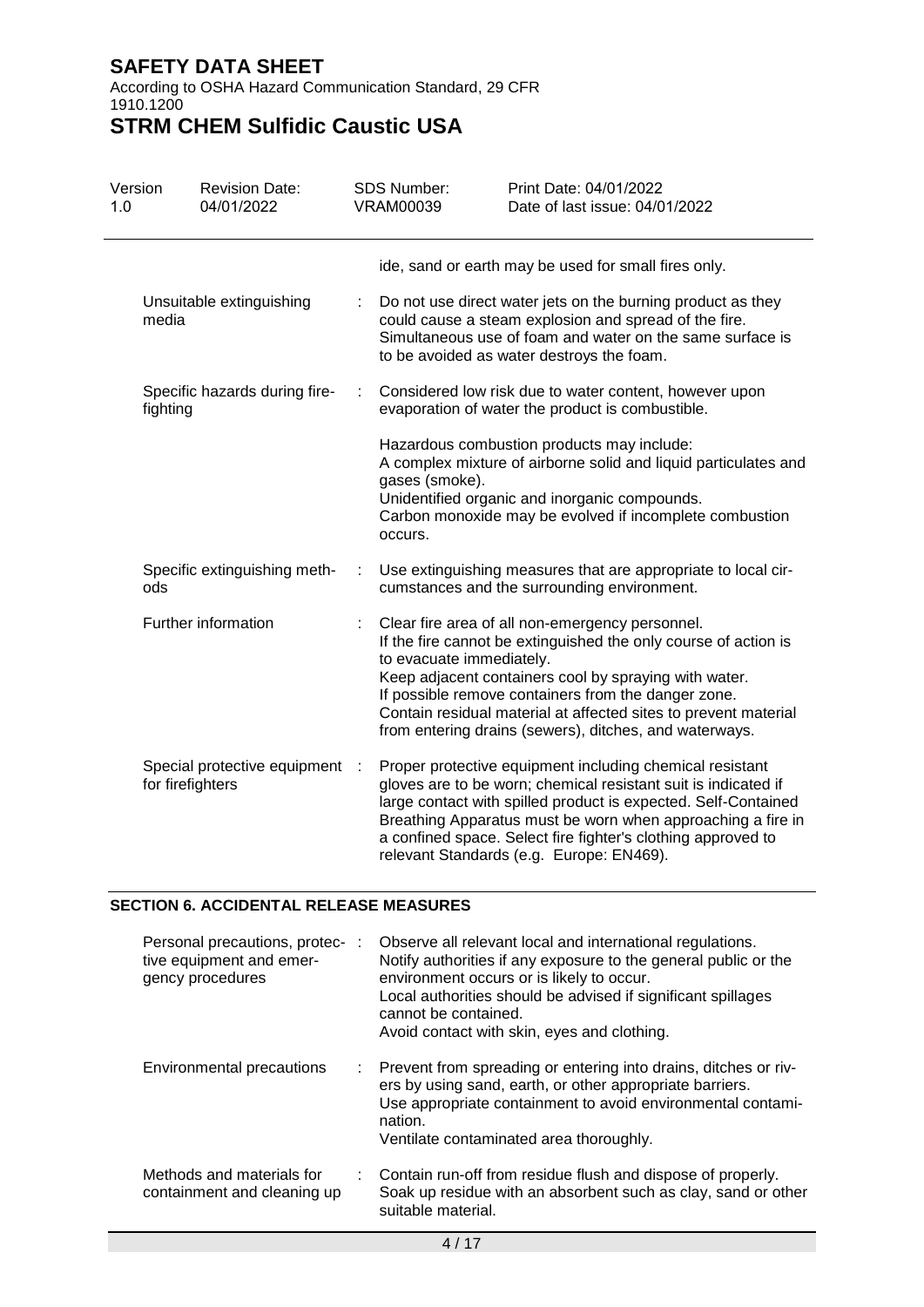According to OSHA Hazard Communication Standard, 29 CFR 1910.1200

| Version<br>1.0 | <b>Revision Date:</b><br>04/01/2022    | <b>SDS Number:</b><br><b>VRAM00039</b>                                                                                 | Print Date: 04/01/2022<br>Date of last issue: 04/01/2022                                                                                                                                                                                                                                                                                                                                                                                                                                                                                                                                                                                                                                    |
|----------------|----------------------------------------|------------------------------------------------------------------------------------------------------------------------|---------------------------------------------------------------------------------------------------------------------------------------------------------------------------------------------------------------------------------------------------------------------------------------------------------------------------------------------------------------------------------------------------------------------------------------------------------------------------------------------------------------------------------------------------------------------------------------------------------------------------------------------------------------------------------------------|
|                |                                        |                                                                                                                        | For small liquid spills (< 1 drum), transfer by mechanical<br>means to a labeled, sealable container for product recovery or<br>safe disposal. Allow residues to evaporate or soak up with an<br>appropriate absorbent material and dispose of safely. Remove<br>contaminated soil and dispose of safely.<br>For large liquid spills (> 1 drum), transfer by mechanical<br>means such as vacuum truck to a salvage tank for recovery or<br>safe disposal. Do not flush away residues with water. Retain<br>as contaminated waste. Allow residues to evaporate or soak<br>up with an appropriate absorbent material and dispose of<br>safely. Remove contaminated soil and dispose of safely |
|                | Additional advice                      | this Safety Data Sheet.                                                                                                | : For guidance on selection of personal protective equipment<br>see Chapter 8 of this Safety Data Sheet.<br>For guidance on disposal of spilled material see Chapter 13 of                                                                                                                                                                                                                                                                                                                                                                                                                                                                                                                  |
|                | <b>SECTION 7. HANDLING AND STORAGE</b> |                                                                                                                        |                                                                                                                                                                                                                                                                                                                                                                                                                                                                                                                                                                                                                                                                                             |
|                | <b>Technical measures</b>              | material.<br>age facilities are followed.                                                                              | Avoid breathing of or direct contact with material. Only use in<br>well ventilated areas. Wash thoroughly after handling. For<br>guidance on selection of personal protective equipment see<br>Chapter 8 of this Safety Data Sheet.<br>Use the information in this data sheet as input to a risk as-<br>sessment of local circumstances to help determine appropri-<br>ate controls for safe handling, storage and disposal of this<br>Ensure that all local regulations regarding handling and stor-                                                                                                                                                                                       |
|                | Advice on safe handling                | Do not empty into drains.                                                                                              | Use local exhaust extraction over processing area.<br>Handle and open container with care in a well-ventilated area.<br>When handling product in drums, safety footwear should be<br>worn and proper handling equipment should be used.                                                                                                                                                                                                                                                                                                                                                                                                                                                     |
|                | Avoidance of contact                   | Strong oxidising agents.<br>Strong acids.<br>Strong bases.<br>Organic materials<br>Copper<br>Copper alloys<br>Aluminum |                                                                                                                                                                                                                                                                                                                                                                                                                                                                                                                                                                                                                                                                                             |
|                | <b>Product Transfer</b>                | drum containers to empty.                                                                                              | : Keep containers closed when not in use. Do not pressurize                                                                                                                                                                                                                                                                                                                                                                                                                                                                                                                                                                                                                                 |
|                | Conditions for safe storage            |                                                                                                                        | Refer to section 15 for any additional specific legislation cov-<br>ering the packaging and storage of this product.                                                                                                                                                                                                                                                                                                                                                                                                                                                                                                                                                                        |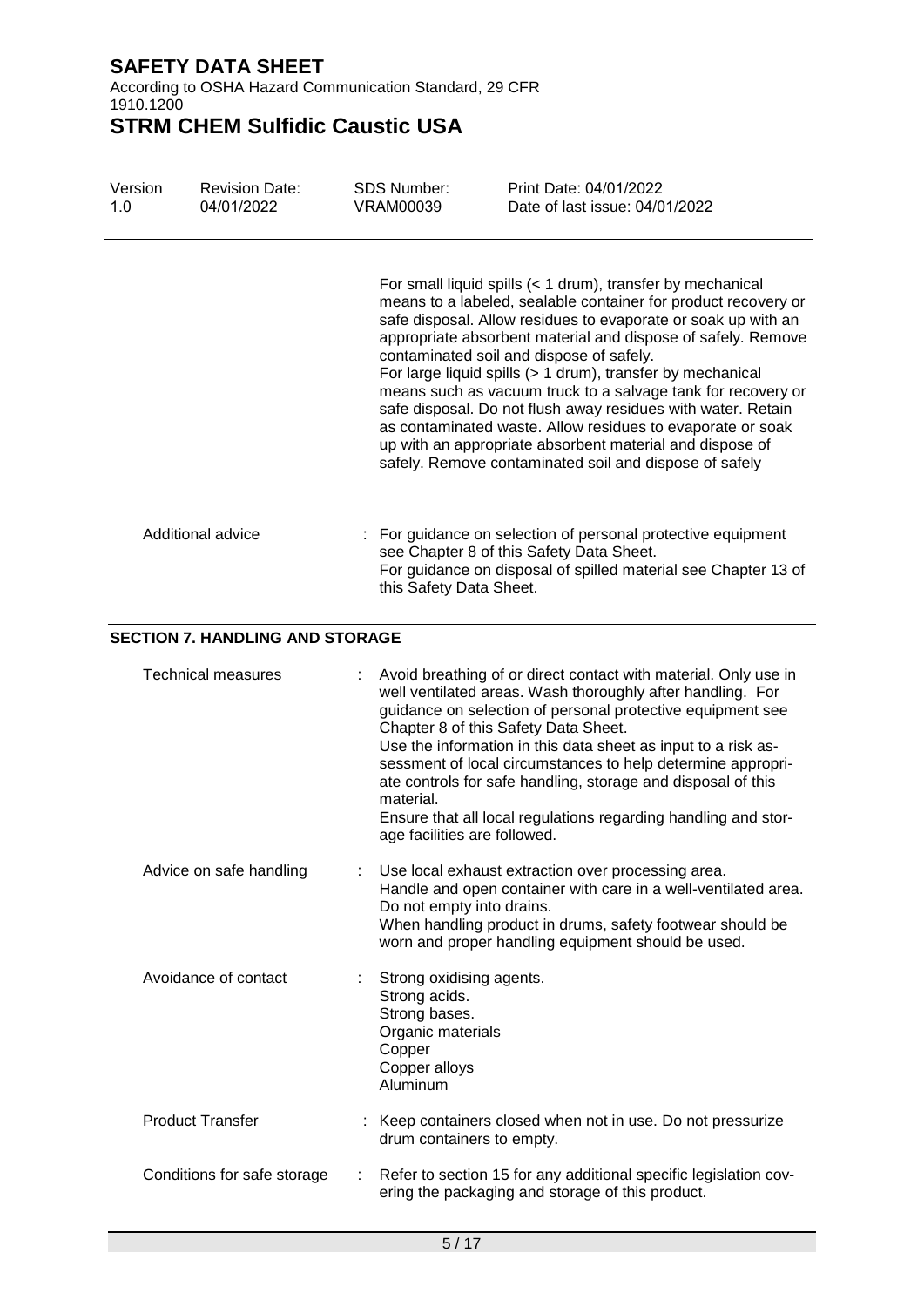According to OSHA Hazard Communication Standard, 29 CFR 1910.1200

# **STRM CHEM Sulfidic Caustic USA**

| Version<br>1.0 | <b>Revision Date:</b><br>04/01/2022           | <b>SDS Number:</b><br>VRAM00039 | Print Date: 04/01/2022<br>Date of last issue: 04/01/2022                                                                                                                                                                                                                                                                                                                            |
|----------------|-----------------------------------------------|---------------------------------|-------------------------------------------------------------------------------------------------------------------------------------------------------------------------------------------------------------------------------------------------------------------------------------------------------------------------------------------------------------------------------------|
|                | Further information on stor-<br>age stability |                                 | Keep container tightly closed.<br>Must be stored in a diked (bunded) well- ventilated area, away<br>from sunlight, ignition sources and other sources of heat.<br>Cleaning, inspection and maintenance of storage tanks is a<br>specialist operation, which requires the implementation of<br>strict procedures and precautions.<br>Drums should be stacked to a maximum of 3 high. |
|                | Packaging material                            | the manufacturer.               | Suitable material: Stainless steel, Examples of suitable mate-<br>rials are: high density polyethylene (HDPE), polypropylene<br>(PP), and Viton (FKM), which have been specifically tested for<br>compatibility with this product.<br>Unsuitable material: Aluminium, Aluminium alloys., Zinc.,<br>Copper., Copper alloys., Compatibility should be checked with                    |
|                | <b>Container Advice</b>                       |                                 | : Containers, even those that have been emptied, can contain<br>explosive vapours. Do not cut, drill, grind, weld or perform<br>similar operations on or near containers.                                                                                                                                                                                                           |
|                | Specific use(s)                               | : Not applicable                |                                                                                                                                                                                                                                                                                                                                                                                     |
|                |                                               |                                 | Ensure that all local regulations regarding handling and stor-                                                                                                                                                                                                                                                                                                                      |

## **SECTION 8. EXPOSURE CONTROLS AND PERSONAL PROTECTION**

| Components       | CAS-No.   | Value type<br>(Form of | Control parame-<br>ters / Permissible | <b>Basis</b> |  |  |  |
|------------------|-----------|------------------------|---------------------------------------|--------------|--|--|--|
|                  |           | exposure)              | concentration                         |              |  |  |  |
| sodium hydroxide | 1310-73-2 |                        | $2 \text{ ma/m}$ 3                    | <b>ACGIH</b> |  |  |  |
| sodium hydroxide |           | <b>TWA</b>             | $2 \text{ ma/m}$ 3                    | OSHA Z-1     |  |  |  |

age facilities are followed.

## **Components with workplace control parameters**

### **Biological occupational exposure limits**

No biological limit allocated.

### **Monitoring Methods**

Monitoring of the concentration of substances in the breathing zone of workers or in the general workplace may be required to confirm compliance with an OEL and adequacy of exposure controls. For some substances biological monitoring may also be appropriate.

Validated exposure measurement methods should be applied by a competent person and samples analysed by an accredited laboratory.

Examples of sources of recommended exposure measurement methods are given below or contact the supplier. Further national methods may be available.

National Institute of Occupational Safety and Health (NIOSH), USA: Manual of Analytical Methods http://www.cdc.gov/niosh/

Occupational Safety and Health Administration (OSHA), USA: Sampling and Analytical Methods http://www.osha.gov/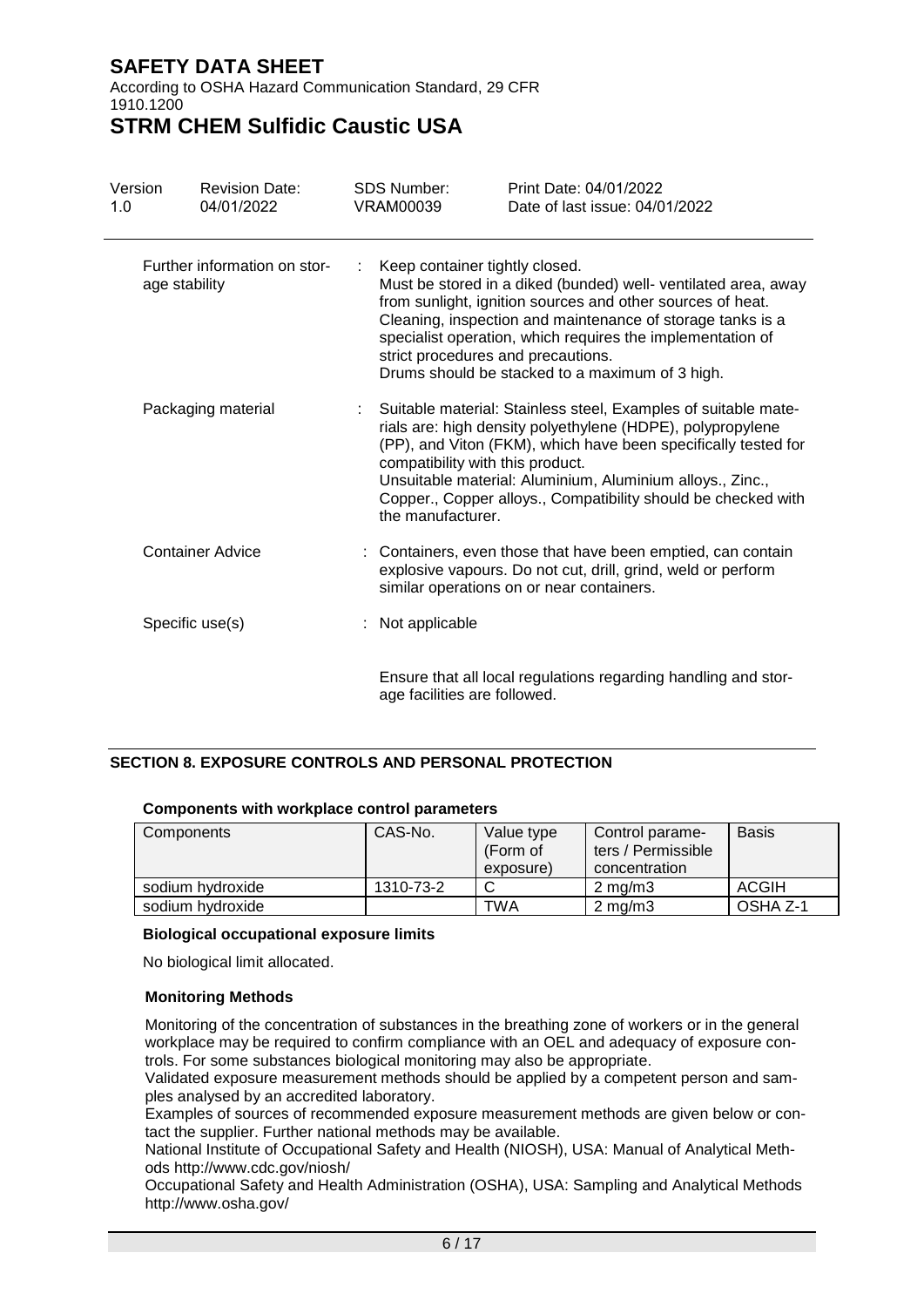According to OSHA Hazard Communication Standard, 29 CFR 1910.1200

# **STRM CHEM Sulfidic Caustic USA**

| Version | <b>Revision Date:</b> | SDS Number: | Print Date: 04/01/2022         |
|---------|-----------------------|-------------|--------------------------------|
| 1.0     | 04/01/2022            | VRAM00039   | Date of last issue: 04/01/2022 |

Health and Safety Executive (HSE), UK: Methods for the Determination of Hazardous Substances http://www.hse.gov.uk/

Institut für Arbeitsschutz Deutschen Gesetzlichen Unfallversicherung (IFA) , Germany http://www.dguv.de/inhalt/index.jsp

L'Institut National de Recherche et de Securité, (INRS), France http://www.inrs.fr/accueil

| <b>Engineering measures</b>   | The level of protection and types of controls necessary will<br>vary depending upon potential exposure conditions. Select<br>controls based on a risk assessment of local circumstances.<br>Appropriate measures include:<br>Adequate explosion-proof ventilation to control airborne con-<br>centrations.<br>Where material is heated, sprayed or mist formed, there is<br>greater potential for airborne concentrations to be generated.<br>Eye washes and showers for emergency use.                                                                                                                                                                                                                                                                                                                                                                                                                     |
|-------------------------------|-------------------------------------------------------------------------------------------------------------------------------------------------------------------------------------------------------------------------------------------------------------------------------------------------------------------------------------------------------------------------------------------------------------------------------------------------------------------------------------------------------------------------------------------------------------------------------------------------------------------------------------------------------------------------------------------------------------------------------------------------------------------------------------------------------------------------------------------------------------------------------------------------------------|
|                               | General Information:<br>Always observe good personal hygiene measures, such as<br>washing hands after handling the material and before eating,<br>drinking, and/or smoking. Routinely wash work clothing and<br>protective equipment to remove contaminants. Discard con-<br>taminated clothing and footwear that cannot be cleaned.<br>Practice good housekeeping.<br>Define procedures for safe handling and maintenance of<br>controls.<br>Educate and train workers in the hazards and control<br>measures relevant to normal activities associated with this<br>product.<br>Ensure appropriate selection, testing and maintenance of<br>equipment used to control exposure, e.g. personal protective<br>equipment, local exhaust ventilation.<br>Drain down system prior to equipment break-in or mainte-<br>nance.<br>Retain drain downs in sealed storage pending disposal or<br>subsequent recycle. |
| Personal protective equipment |                                                                                                                                                                                                                                                                                                                                                                                                                                                                                                                                                                                                                                                                                                                                                                                                                                                                                                             |
| Respiratory protection        | If engineering controls do not maintain airborne concentra-<br>tions to a level which is adequate to protect worker health,<br>select respiratory protection equipment suitable for the spe-<br>cific conditions of use and meeting relevant legislation.<br>Check with respiratory protective equipment suppliers.<br>Select a filter suitable for inorganic gases and vapours meet-<br>ing EN14387.                                                                                                                                                                                                                                                                                                                                                                                                                                                                                                       |
|                               | Respirator selection, use and maintenance should be in ac-<br>cordance with the requirements of the OSHA Respiratory<br>Protection Standard, 29 CFR 1910.134.                                                                                                                                                                                                                                                                                                                                                                                                                                                                                                                                                                                                                                                                                                                                               |
| Hand protection<br>Remarks    | Where hand contact with the product may occur the use of<br>gloves approved to relevant standards (e.g. Europe: EN374,                                                                                                                                                                                                                                                                                                                                                                                                                                                                                                                                                                                                                                                                                                                                                                                      |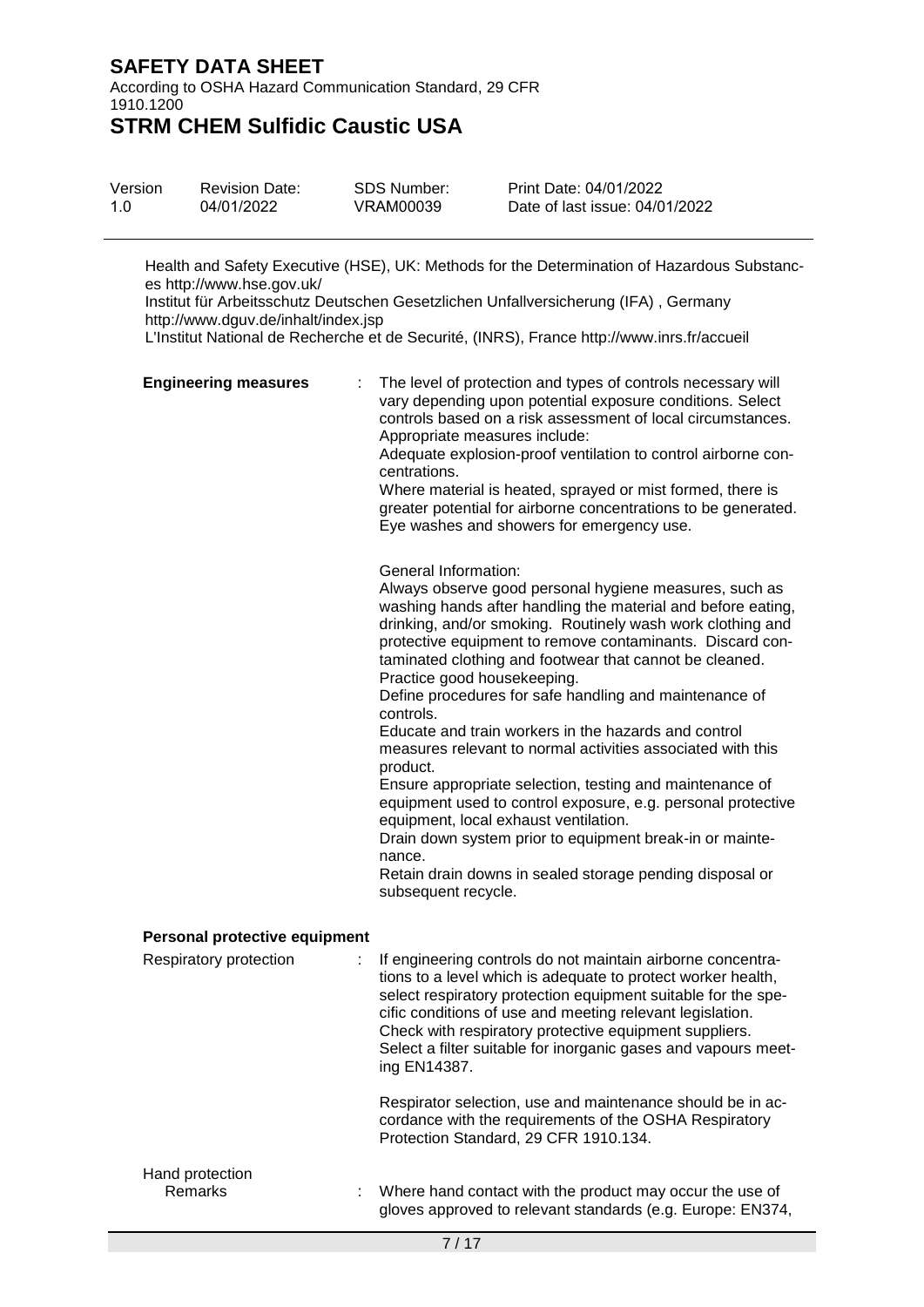According to OSHA Hazard Communication Standard, 29 CFR 1910.1200

| Version<br>1.0 | <b>Revision Date:</b><br>04/01/2022    | <b>SDS Number:</b><br><b>VRAM00039</b> | Print Date: 04/01/2022<br>Date of last issue: 04/01/2022                                                                                                                                                                                                                                                                                                                                                                                                                                                                                                                                                                                                                                                                                                                                                                                                                                                                                                                                                                                                                                                                                                                                                                                                                                                                                                                                                                                                                   |
|----------------|----------------------------------------|----------------------------------------|----------------------------------------------------------------------------------------------------------------------------------------------------------------------------------------------------------------------------------------------------------------------------------------------------------------------------------------------------------------------------------------------------------------------------------------------------------------------------------------------------------------------------------------------------------------------------------------------------------------------------------------------------------------------------------------------------------------------------------------------------------------------------------------------------------------------------------------------------------------------------------------------------------------------------------------------------------------------------------------------------------------------------------------------------------------------------------------------------------------------------------------------------------------------------------------------------------------------------------------------------------------------------------------------------------------------------------------------------------------------------------------------------------------------------------------------------------------------------|
|                |                                        | izer is recommended.                   | US: F739) made from the following materials may provide<br>suitable chemical protection. When prolonged or frequent<br>repeated contact occurs. Nitrile rubber gloves. Incidental<br>contact/Splash protection: PVC or neoprene rubber gloves.<br>For continuous contact we recommend gloves with break-<br>through time of more than 240 minutes with preference for ><br>480 minutes where suitable gloves can be identified. For<br>short-term/splash protection we recommend the same, but<br>recognize that suitable gloves offering this level of protection<br>may not be available and in this case a lower breakthrough<br>time maybe acceptable so long as appropriate maintenance<br>and replacement regimes are followed. Glove thickness is not<br>a good predictor of glove resistance to a chemical as it is<br>dependent on the exact composition of the glove material.<br>Glove thickness should be typically greater than 0.35 mm<br>depending on the glove make and model. Suitability and du-<br>rability of a glove is dependent on usage, e.g. frequency and<br>duration of contact, chemical resistance of glove material,<br>dexterity. Always seek advice from glove suppliers. Contami-<br>nated gloves should be replaced. Personal hygiene is a key<br>element of effective hand care. Gloves must only be worn on<br>clean hands. After using gloves, hands should be washed<br>and dried thoroughly. Application of a non-perfumed moistur- |
|                | Eye protection                         |                                        | Wear safety glasses and face shield (preferably with a chin<br>guard) if splashes are likely to occur.                                                                                                                                                                                                                                                                                                                                                                                                                                                                                                                                                                                                                                                                                                                                                                                                                                                                                                                                                                                                                                                                                                                                                                                                                                                                                                                                                                     |
|                | Skin and body protection               |                                        | Where risk of splashing or in spillage clean up, use chemical<br>resistant one-piece overall with integral hood, chemical re-<br>sistant knee length boots and chemical resistant gloves. Oth-<br>erwise use chemical resistant apron and gauntlets.<br>Protective clothing approved to EU Standard EN14605.                                                                                                                                                                                                                                                                                                                                                                                                                                                                                                                                                                                                                                                                                                                                                                                                                                                                                                                                                                                                                                                                                                                                                               |
|                | Protective measures                    |                                        | Personal protective equipment (PPE) should meet recom-<br>mended national standards. Check with PPE suppliers.                                                                                                                                                                                                                                                                                                                                                                                                                                                                                                                                                                                                                                                                                                                                                                                                                                                                                                                                                                                                                                                                                                                                                                                                                                                                                                                                                             |
|                | Thermal hazards                        | Not applicable                         |                                                                                                                                                                                                                                                                                                                                                                                                                                                                                                                                                                                                                                                                                                                                                                                                                                                                                                                                                                                                                                                                                                                                                                                                                                                                                                                                                                                                                                                                            |
|                | Hygiene measures                       |                                        | Always observe good personal hygiene measures, such as<br>washing hands after handling the material and before eating,<br>drinking, and/or smoking. Routinely wash work clothing and<br>protective equipment to remove contaminants. Discard con-<br>taminated clothing and footwear that cannot be cleaned.<br>Practice good housekeeping.                                                                                                                                                                                                                                                                                                                                                                                                                                                                                                                                                                                                                                                                                                                                                                                                                                                                                                                                                                                                                                                                                                                                |
|                | <b>Environmental exposure controls</b> |                                        |                                                                                                                                                                                                                                                                                                                                                                                                                                                                                                                                                                                                                                                                                                                                                                                                                                                                                                                                                                                                                                                                                                                                                                                                                                                                                                                                                                                                                                                                            |
|                | General advice                         | vapour.                                | : Local guidelines on emission limits for volatile substances<br>must be observed for the discharge of exhaust air containing<br>Minimise release to the environment. An environmental as-<br>sessment must be made to ensure compliance with local envi-                                                                                                                                                                                                                                                                                                                                                                                                                                                                                                                                                                                                                                                                                                                                                                                                                                                                                                                                                                                                                                                                                                                                                                                                                  |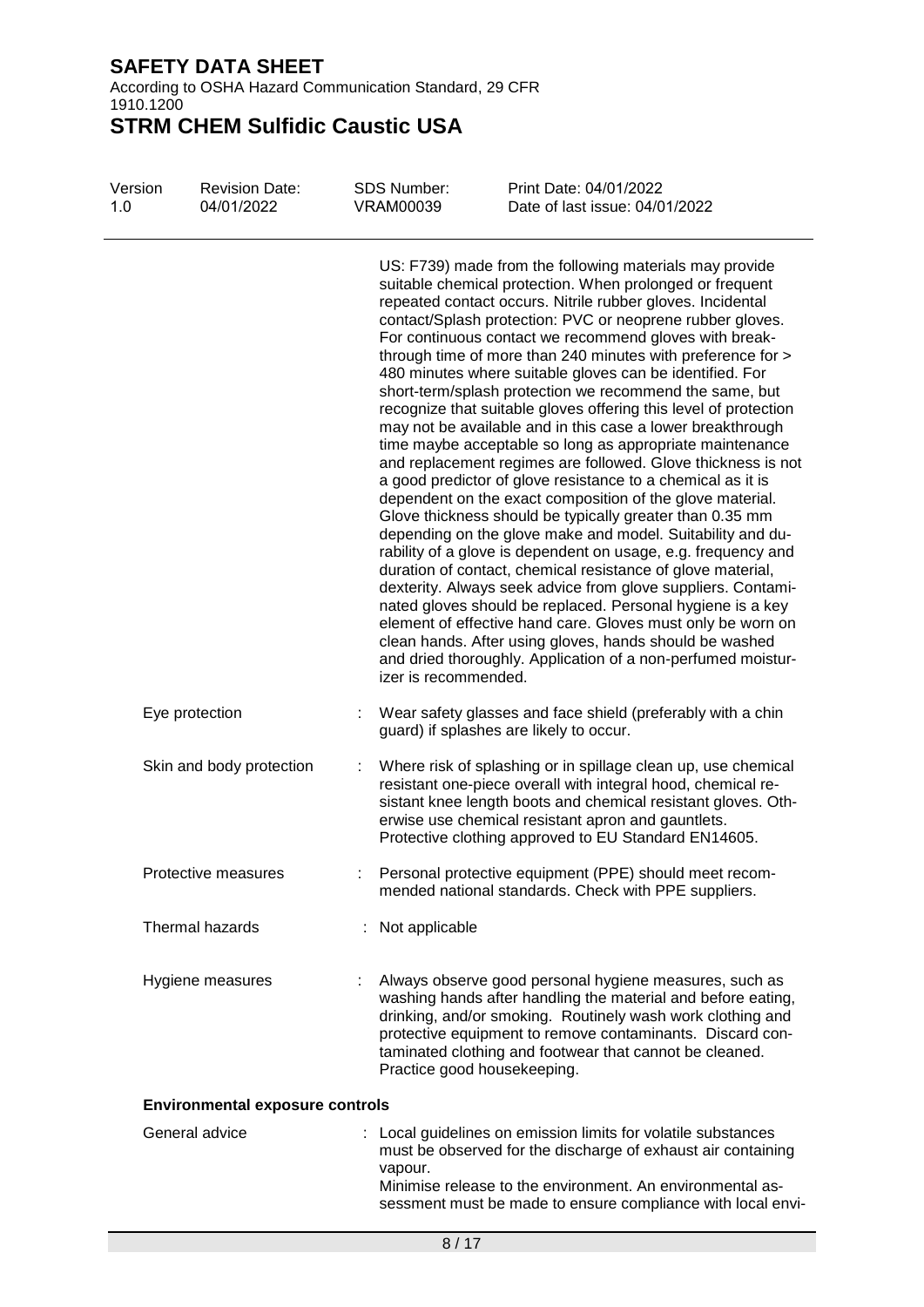According to OSHA Hazard Communication Standard, 29 CFR 1910.1200

# **STRM CHEM Sulfidic Caustic USA**

| Version | <b>Revision Date:</b> | SDS Number: | Print Date: 04/01/2022         |  |
|---------|-----------------------|-------------|--------------------------------|--|
| 1 O     | 04/01/2022            | VRAM00039   | Date of last issue: 04/01/2022 |  |

ronmental legislation. Information on accidental release measures are to be found in section 6.

## **SECTION 9. PHYSICAL AND CHEMICAL PROPERTIES**

| Appearance                                                               | t              | liquid                              |
|--------------------------------------------------------------------------|----------------|-------------------------------------|
| Colour                                                                   |                | Colourless to light coloured        |
| Odour                                                                    |                | characteristic                      |
| <b>Odour Threshold</b>                                                   |                | Data not available                  |
| pH                                                                       | t.             | >12                                 |
| Melting point/freezing point                                             | $\mathbb{R}^n$ | Data not available                  |
| Initial boiling point and boiling : Data not available<br>range          |                |                                     |
| Flash point                                                              | ÷              | $>= 93.34 °C / = 200.01 °F$         |
| Evaporation rate                                                         | ÷              | Data not available                  |
| Upper explosion limit / upper<br>flammability limit                      | $\mathcal{L}$  | Data not available                  |
| Lower explosion limit / Lower : Data not available<br>flammability limit |                |                                     |
| Vapour pressure                                                          | t              | Data not available                  |
| Relative vapour density                                                  |                | Data not available                  |
| Relative density                                                         |                | Data not available                  |
| Density                                                                  | ÷              | 1,100 - 1,300 kg/m3 (15 °C / 59 °F) |
| Solubility(ies)<br>Water solubility                                      | t.             | soluble                             |
| Solubility in other solvents : Data not available                        |                |                                     |
| Partition coefficient: n-<br>octanol/water                               |                | Data not available                  |
| Auto-ignition temperature                                                | ÷              | Data not available                  |
| Decomposition temperature                                                | ÷              | Data not available                  |
| Viscosity<br>Viscosity, kinematic                                        | ÷.             | Data not available                  |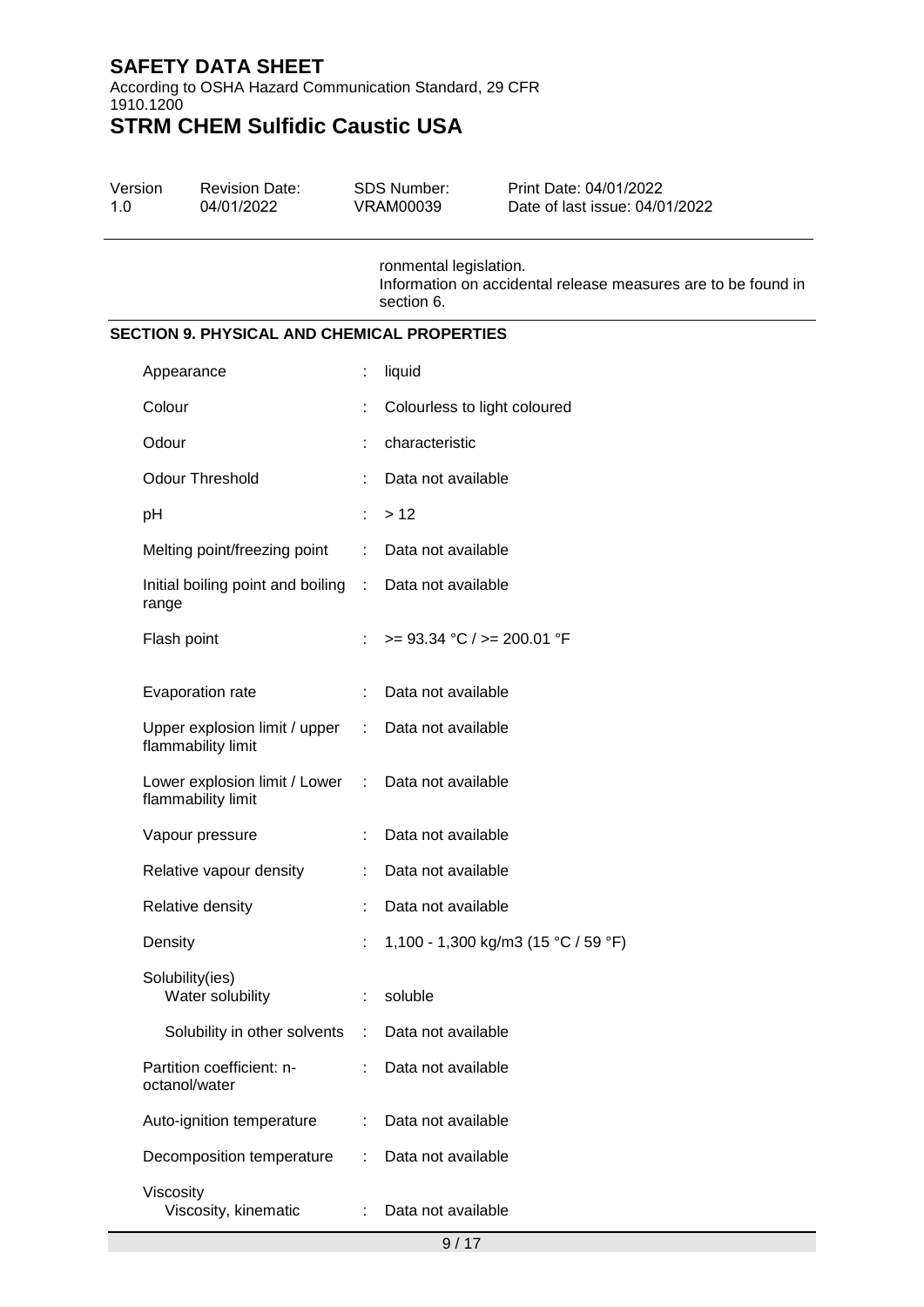According to OSHA Hazard Communication Standard, 29 CFR 1910.1200

# **STRM CHEM Sulfidic Caustic USA**

| Version<br>1.0 | <b>Revision Date:</b><br>04/01/2022         |  | <b>SDS Number:</b><br>VRAM00039                                                                                        | Print Date: 04/01/2022<br>Date of last issue: 04/01/2022                                                                                                                                                                                                                                                           |
|----------------|---------------------------------------------|--|------------------------------------------------------------------------------------------------------------------------|--------------------------------------------------------------------------------------------------------------------------------------------------------------------------------------------------------------------------------------------------------------------------------------------------------------------|
|                | <b>Explosive properties</b>                 |  | <b>Classification Code: Not classified</b>                                                                             |                                                                                                                                                                                                                                                                                                                    |
|                | Conductivity                                |  |                                                                                                                        | This material is not expected to be a static accumulator.                                                                                                                                                                                                                                                          |
|                | <b>SECTION 10. STABILITY AND REACTIVITY</b> |  |                                                                                                                        |                                                                                                                                                                                                                                                                                                                    |
|                | Reactivity                                  |  |                                                                                                                        | The product does not pose any further reactivity hazards in<br>addition to those listed in the following sub-paragraph.                                                                                                                                                                                            |
|                | Chemical stability                          |  | according to provisions                                                                                                | No hazardous reaction is expected when handled and stored                                                                                                                                                                                                                                                          |
|                | Possibility of hazardous reac-<br>tions     |  |                                                                                                                        | Contact with acids liberates toxic gas.                                                                                                                                                                                                                                                                            |
|                | Conditions to avoid                         |  |                                                                                                                        | Extremes of temperature and direct sunlight.<br>Product cannot ignite due to static electricity.                                                                                                                                                                                                                   |
|                | Incompatible materials                      |  | Strong oxidising agents.<br>Strong acids.<br>Strong bases.<br>Organic materials<br>Copper<br>Copper alloys<br>Aluminum |                                                                                                                                                                                                                                                                                                                    |
|                | Hazardous decomposition<br>products         |  | dation.                                                                                                                | Thermal decomposition is highly dependent on conditions. A<br>complex mixture of airborne solids, liquids and gases includ-<br>ing carbon monoxide, carbon dioxide, sulphur oxides and<br>unidentified organic compounds will be evolved when this<br>material undergoes combustion or thermal or oxidative degra- |

### **SECTION 11. TOXICOLOGICAL INFORMATION**

| Basis for assessment | : Information given is based on product testing, and/or similar |
|----------------------|-----------------------------------------------------------------|
|                      | products, and/or components.                                    |

### **Information on likely routes of exposure**

Skin and eye contact are the primary routes of exposure although exposure may occur through inhalation or following accidental ingestion.

### **Acute toxicity**

#### **Product:**

| Acute oral toxicity       | : LD 50 (Rat): $>300 - \le 2000$ mg/kg<br>Remarks: Harmful if swallowed.             |
|---------------------------|--------------------------------------------------------------------------------------|
| Acute inhalation toxicity | : LC 50 (rat): $>20$ mg/l<br>Exposure time: 4 h<br>Remarks: Low toxicity if inhaled. |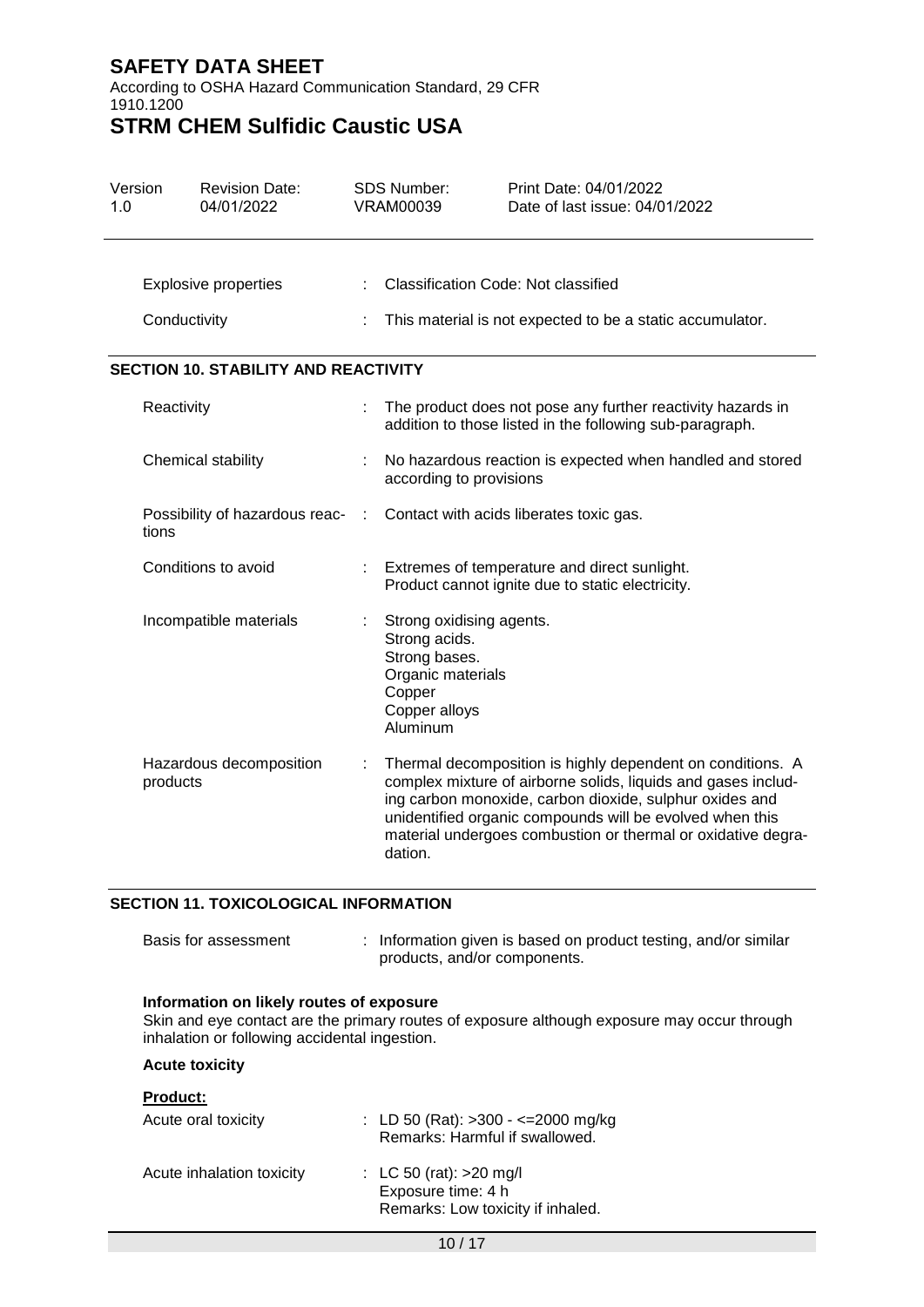According to OSHA Hazard Communication Standard, 29 CFR 1910.1200

| Version<br>1.0  | <b>Revision Date:</b><br>04/01/2022              | <b>SDS Number:</b><br><b>VRAM00039</b>                     | Print Date: 04/01/2022<br>Date of last issue: 04/01/2022                                                                           |
|-----------------|--------------------------------------------------|------------------------------------------------------------|------------------------------------------------------------------------------------------------------------------------------------|
|                 | Acute dermal toxicity                            | : LD 50 (Rabbit): $> 5,000$ mg/kg<br>Remarks: Low toxicity |                                                                                                                                    |
|                 | <b>Skin corrosion/irritation</b>                 |                                                            |                                                                                                                                    |
| <b>Product:</b> | Remarks: Causes severe burns.                    |                                                            |                                                                                                                                    |
|                 | Serious eye damage/eye irritation                |                                                            |                                                                                                                                    |
|                 | <b>Product:</b><br>Remarks: Causes severe burns. |                                                            |                                                                                                                                    |
|                 | <b>Respiratory or skin sensitisation</b>         |                                                            |                                                                                                                                    |
|                 | Product:                                         |                                                            |                                                                                                                                    |
|                 | Remarks: Not a sensitiser.                       |                                                            |                                                                                                                                    |
|                 | <b>Germ cell mutagenicity</b>                    |                                                            |                                                                                                                                    |
|                 | Product:                                         | : Remarks: Not mutagenic.                                  |                                                                                                                                    |
|                 | Carcinogenicity                                  |                                                            |                                                                                                                                    |
| Product:        | Remarks: Not a carcinogen.                       |                                                            |                                                                                                                                    |
| <b>IARC</b>     |                                                  | human carcinogen by IARC.                                  | No component of this product present at levels greater than or<br>equal to 0.1% is identified as probable, possible or confirmed   |
| <b>OSHA</b>     |                                                  |                                                            | No component of this product present at levels greater than or<br>equal to 0.1% is on OSHA's list of regulated carcinogens.        |
| <b>NTP</b>      |                                                  | by NTP.                                                    | No component of this product present at levels greater than or<br>equal to 0.1% is identified as a known or anticipated carcinogen |
|                 | <b>Reproductive toxicity</b>                     |                                                            |                                                                                                                                    |
|                 | Product:                                         |                                                            |                                                                                                                                    |
|                 |                                                  |                                                            | Remarks: Not a developmental toxicant.                                                                                             |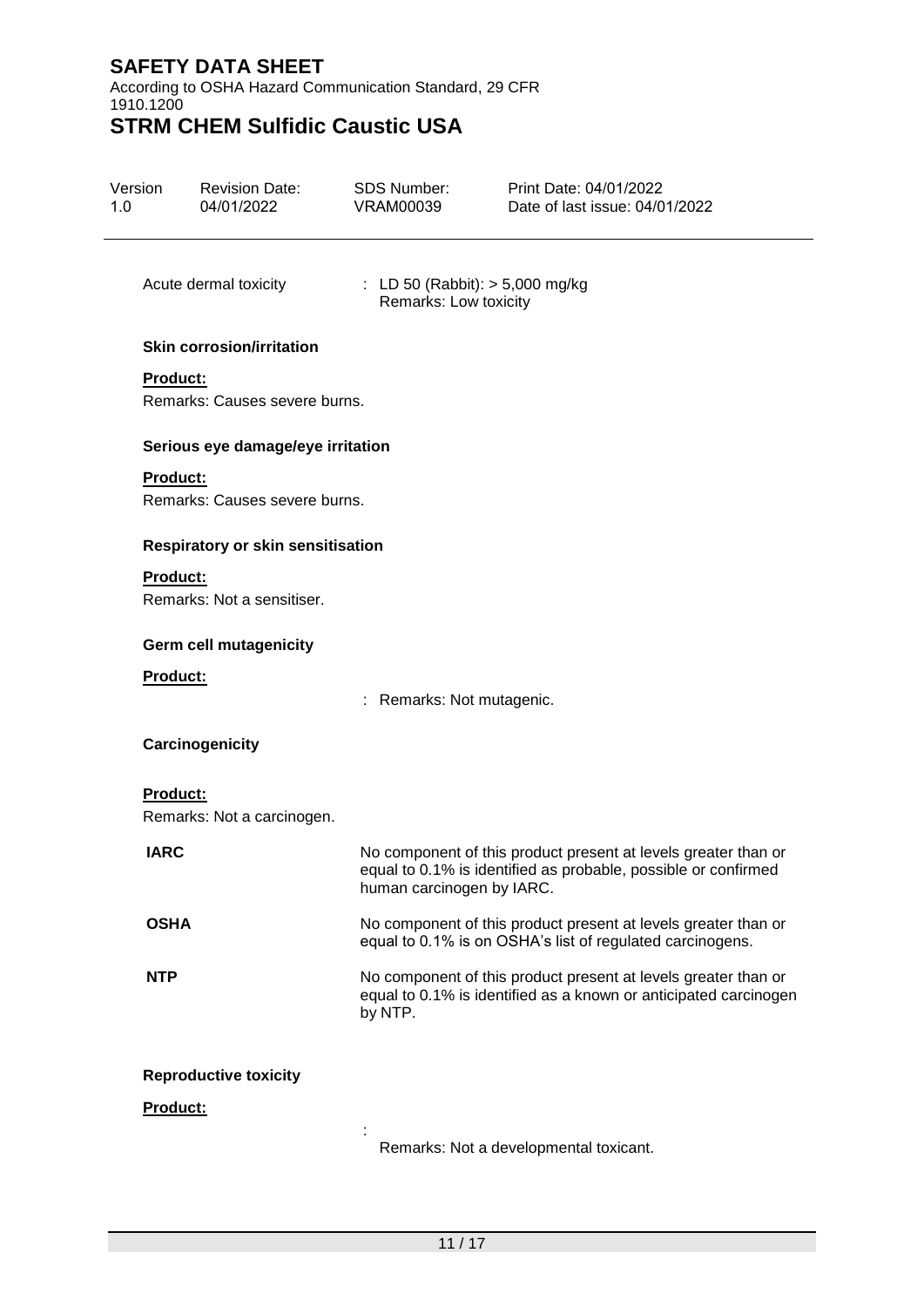According to OSHA Hazard Communication Standard, 29 CFR 1910.1200 **STRM CHEM Sulfidic Caustic USA**

| Version | <b>Revision Date:</b> | SDS Number: | Print Date: 04/01/2022         |
|---------|-----------------------|-------------|--------------------------------|
| 1.0     | 04/01/2022            | VRAM00039   | Date of last issue: 04/01/2022 |

#### **STOT - single exposure**

## **Product:**

Remarks: Inhalation of vapours or mists may cause irritation to the respiratory system.

### **STOT - repeated exposure**

#### **Product:**

Remarks: Low systemic toxicity on repeated exposure.

#### **Aspiration toxicity**

## **Product:**

Not considered an aspiration hazard.

#### **Further information**

## **Product:**

Remarks: Classifications by other authorities under varying regulatory frameworks may exist.

### **SECTION 12. ECOLOGICAL INFORMATION**

| Basis for assessment                                                                                         | : Information given is based on product testing.                                      |
|--------------------------------------------------------------------------------------------------------------|---------------------------------------------------------------------------------------|
| <b>Ecotoxicity</b>                                                                                           |                                                                                       |
| <b>Product:</b><br>Toxicity to fish (Acute toxici- :<br>ty)                                                  | Remarks: Toxic<br>$LL/EL/IL50 > 1 \le 10$ mg/l                                        |
| Toxicity to daphnia and other :<br>aquatic invertebrates (Acute<br>toxicity)                                 | Remarks: Toxic<br>LL/EL/IL50 > 1 <= 10 mg/l                                           |
| Toxicity to algae (Acute tox-<br>icity)                                                                      | Remarks: Toxic<br>LL/EL/IL50 > 1 <= 10 mg/l                                           |
| Toxicity to fish (Chronic tox- : Remarks: Data not available<br>icity)                                       |                                                                                       |
| Toxicity to daphnia and other : Remarks: Data not available<br>aquatic invertebrates (Chron-<br>ic toxicity) |                                                                                       |
| (Acute toxicity)                                                                                             | Toxicity to microorganisms : Remarks: Practically non toxic:<br>LL/EL/IL50 > 100 mg/l |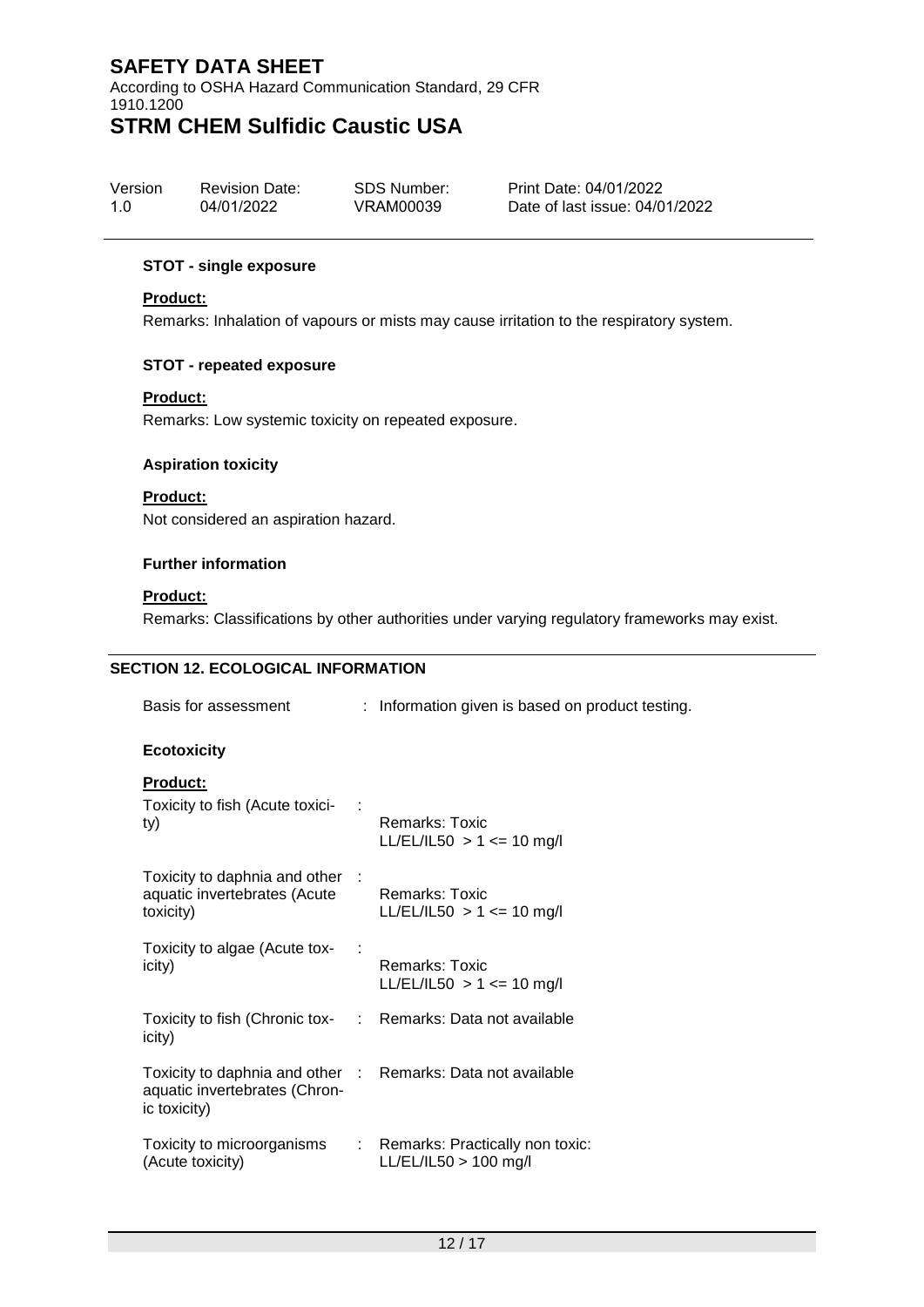According to OSHA Hazard Communication Standard, 29 CFR 1910.1200 **STRM CHEM Sulfidic Caustic USA**

Version 1.0 Revision Date: 04/01/2022 SDS Number: VRAM00039 Print Date: 04/01/2022 Date of last issue: 04/01/2022 **Persistence and degradability Product:** Biodegradability : Remarks: Readily biodegradable. **Bioaccumulative potential Product:** Bioaccumulation : Remarks: Does not bioaccumulate significantly. **Mobility in soil Product:** Mobility **: Remarks: Dissolves in water.** If the product enters soil, one or more constituents will or may be mobile and may contaminate groundwater. **Other adverse effects Product:** Additional ecological infor-: Data not available mation

## **SECTION 13. DISPOSAL CONSIDERATIONS**

| Disposal methods                    |                                                                                                                                                                                                                                                                                                                                                                                                                           |
|-------------------------------------|---------------------------------------------------------------------------------------------------------------------------------------------------------------------------------------------------------------------------------------------------------------------------------------------------------------------------------------------------------------------------------------------------------------------------|
| Waste from residues                 | : Recover or recycle if possible.<br>Waste arising from a spillage or tank cleaning should be dis-<br>posed of in accordance with prevailing regulations, preferably<br>to a recognised collector or contractor. The competence of the<br>collector or contractor should be established beforehand.<br>Remove all packaging for recovery or waste disposal.<br>Do not dispose into the environment, in drains or in water |
|                                     | courses<br>Waste product should not be allowed to contaminate soil or<br>water.                                                                                                                                                                                                                                                                                                                                           |
| Contaminated packaging              | Dispose in accordance with prevailing regulations, preferably<br>to a recognized collector or contractor. The competence of<br>the collector or contractor should be established beforehand.                                                                                                                                                                                                                              |
| <b>Local legislation</b><br>Remarks | : Disposal should be in accordance with applicable regional,<br>national, and local laws and regulations.                                                                                                                                                                                                                                                                                                                 |

### **SECTION 14. TRANSPORT INFORMATION**

#### **National Regulations**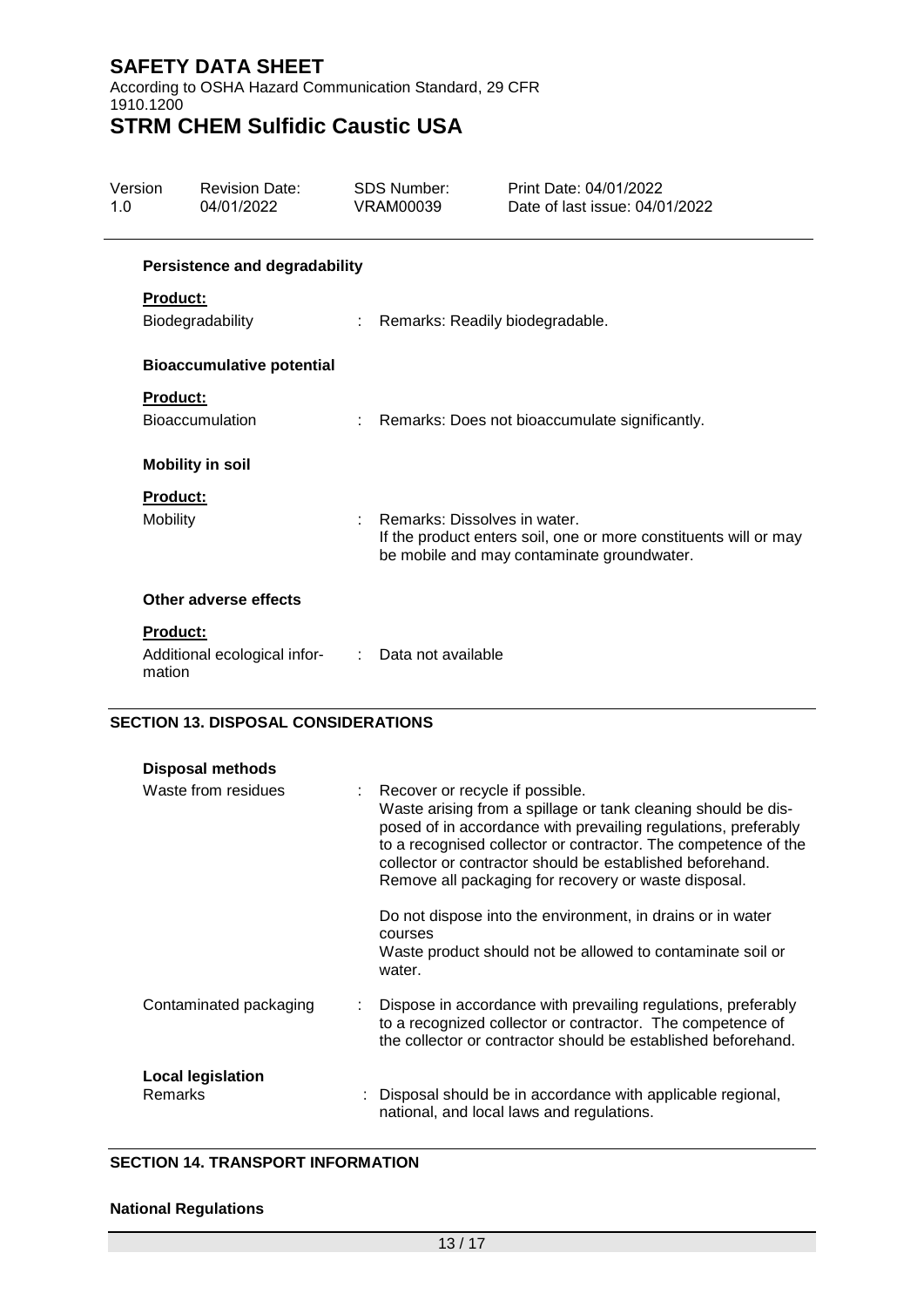According to OSHA Hazard Communication Standard, 29 CFR 1910.1200

**STRM CHEM Sulfidic Caustic USA**

| Version<br>1.0                                  | <b>Revision Date:</b><br>04/01/2022                                                                 | <b>SDS Number:</b><br>VRAM00039                                                        | Print Date: 04/01/2022<br>Date of last issue: 04/01/2022                                                                                                    |
|-------------------------------------------------|-----------------------------------------------------------------------------------------------------|----------------------------------------------------------------------------------------|-------------------------------------------------------------------------------------------------------------------------------------------------------------|
| Class<br>Labels<br><b>ERG Code</b>              | UN/ID/NA number<br>Proper shipping name<br>Packing group<br>Reportable quantity<br>Marine pollutant | $:$ UN 3266<br>8<br>$\mathbf{H}$<br>8<br>Sodium Hydroxide<br>$(1,000$ lb)<br>154<br>no | US Department of Transportation Classification (49 CFR Parts 171-180)<br>: CORROSIVE LIQUID, BASIC, INORGANIC, N.O.S.<br>(Sodium Hydroxide, Sodium Sulfide) |
|                                                 | <b>International Regulations</b>                                                                    |                                                                                        |                                                                                                                                                             |
| <b>IATA-DGR</b><br>UN/ID No.<br>Class<br>Labels | Proper shipping name<br>Packing group                                                               | $:$ UN 3266<br>: 8<br>$\mathbb{R}^{\mathbb{N}}$<br>: 8                                 | : CORROSIVE LIQUID, BASIC, INORGANIC, N.O.S.<br>(Sodium Hydroxide, Sodium Sulfide)                                                                          |
| Class<br>Labels                                 | <b>IMDG-Code</b><br>UN number<br>Proper shipping name<br>Packing group<br>Marine pollutant          | <b>UN 3266</b><br>8<br>: II<br>8<br>: no                                               | CORROSIVE LIQUID, BASIC, INORGANIC, N.O.S.<br>(Sodium Hydroxide, Sodium Sulfide)                                                                            |
|                                                 |                                                                                                     |                                                                                        | Transport in bulk according to Annex II of MARPOL 73/78 and the IBC Code                                                                                    |
| Ship type                                       | Pollution category<br>Product name<br>Special precautions<br>Special precautions for user           | : Not applicable<br>: Not applicable<br>: Not applicable<br>: Not applicable           |                                                                                                                                                             |

Remarks : Special Precautions: Refer to Chapter 7, Handling & Storage, for special precautions which a user needs to be aware of or needs to comply with in connection with transport.

## **SECTION 15. REGULATORY INFORMATION**

### **EPCRA - Emergency Planning and Community Right-to-Know Act**

### **CERCLA Reportable Quantity**

| Components | CAS-<br>`-No. | ∶RQ I<br>Component | Calculated product RQ |
|------------|---------------|--------------------|-----------------------|
|------------|---------------|--------------------|-----------------------|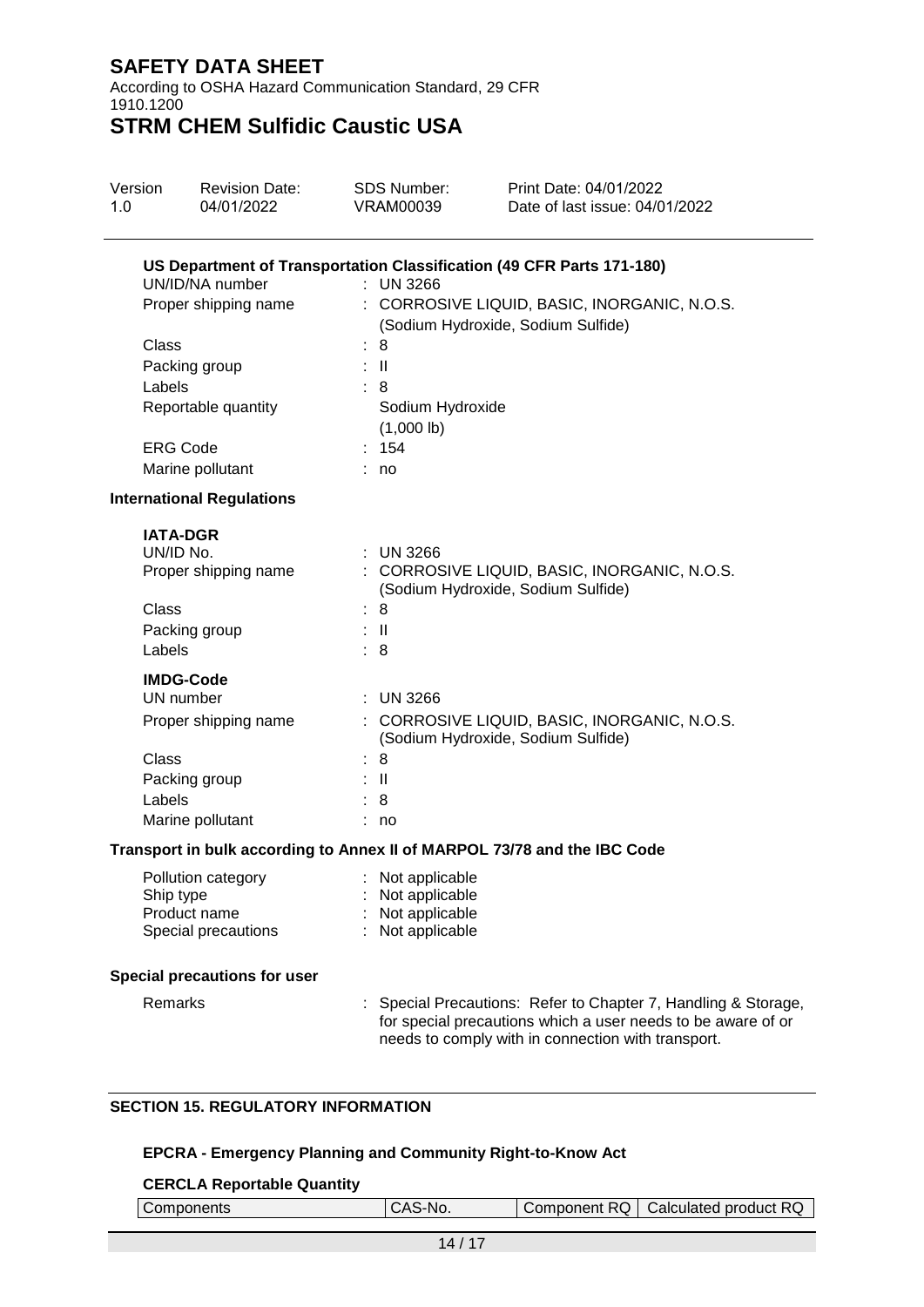According to OSHA Hazard Communication Standard, 29 CFR 1910.1200

# **STRM CHEM Sulfidic Caustic USA**

| Version | <b>Revision Date:</b> | SDS Number: | Print Date: 04/01/2022         |
|---------|-----------------------|-------------|--------------------------------|
| 1.0     | 04/01/2022            | VRAM00039   | Date of last issue: 04/01/2022 |

|                                                                                               |   | (lbs | (lbs |
|-----------------------------------------------------------------------------------------------|---|------|------|
| sodium hvdroxide                                                                              | . | 000  | 5000 |
| *: Menter: HOOE alaasifise this meeterial as an Italii coolantha OEDOLA Datuslarum Errebraica |   |      |      |

\*: Vertex HSSE classifies this material as an "oil" under the CERCLA Petroleum Exclusion, therefore re-leases to the environment are not reportable under CERCLA., The components with RQs are given for information.

#### **SARA 304 Extremely Hazardous Substances Reportable Quantity**

This material does not contain any components with a section 304 EHS RQ.

#### **SARA 302 Extremely Hazardous Substances Threshold Planning Quantity**

This material does not contain any components with a section 302 EHS TPQ.

| SARA 311/312 Hazards | × 1 | Corrosive to metals<br>Skin corrosion or irritation<br>Acute toxicity (any route of exposure)                                                                                           |
|----------------------|-----|-----------------------------------------------------------------------------------------------------------------------------------------------------------------------------------------|
| <b>SARA 313</b>      |     | This material does not contain any chemical components with<br>known CAS numbers that exceed the threshold (De Minimis)<br>reporting levels established by SARA Title III, Section 313. |

## **Clean Water Act**

The following Hazardous Chemicals are listed under the U.S. CleanWater Act, Section 311, Table 117.3:

| sodium hydroxide | 1310-73-2 | 20% |
|------------------|-----------|-----|
|------------------|-----------|-----|

#### **US State Regulations**

**Pennsylvania Right To Know**

|  | sodium hydroxide | 1310-73-2 |
|--|------------------|-----------|
|  |                  |           |

#### **California Prop. 65**

This product does not contain any chemicals known to State of California to cause cancer, birth defects, or any other reproductive harm.

#### **California List of Hazardous Substances**

sodium hydroxide 1310-73-2

#### **Other regulations:**

The regulatory information is not intended to be comprehensive. Other regulations may apply to this material.

## **SECTION 16. OTHER INFORMATION**

#### **Further information**

NFPA Rating (Health, Fire, Reac-3, 1, 0 tivity)

#### **Full text of other abbreviations**

| ACGIH    | : USA. ACGIH Threshold Limit Values (TLV)                   |
|----------|-------------------------------------------------------------|
| OSHA Z-1 | : USA. Occupational Exposure Limits (OSHA) - Table Z-1 Lim- |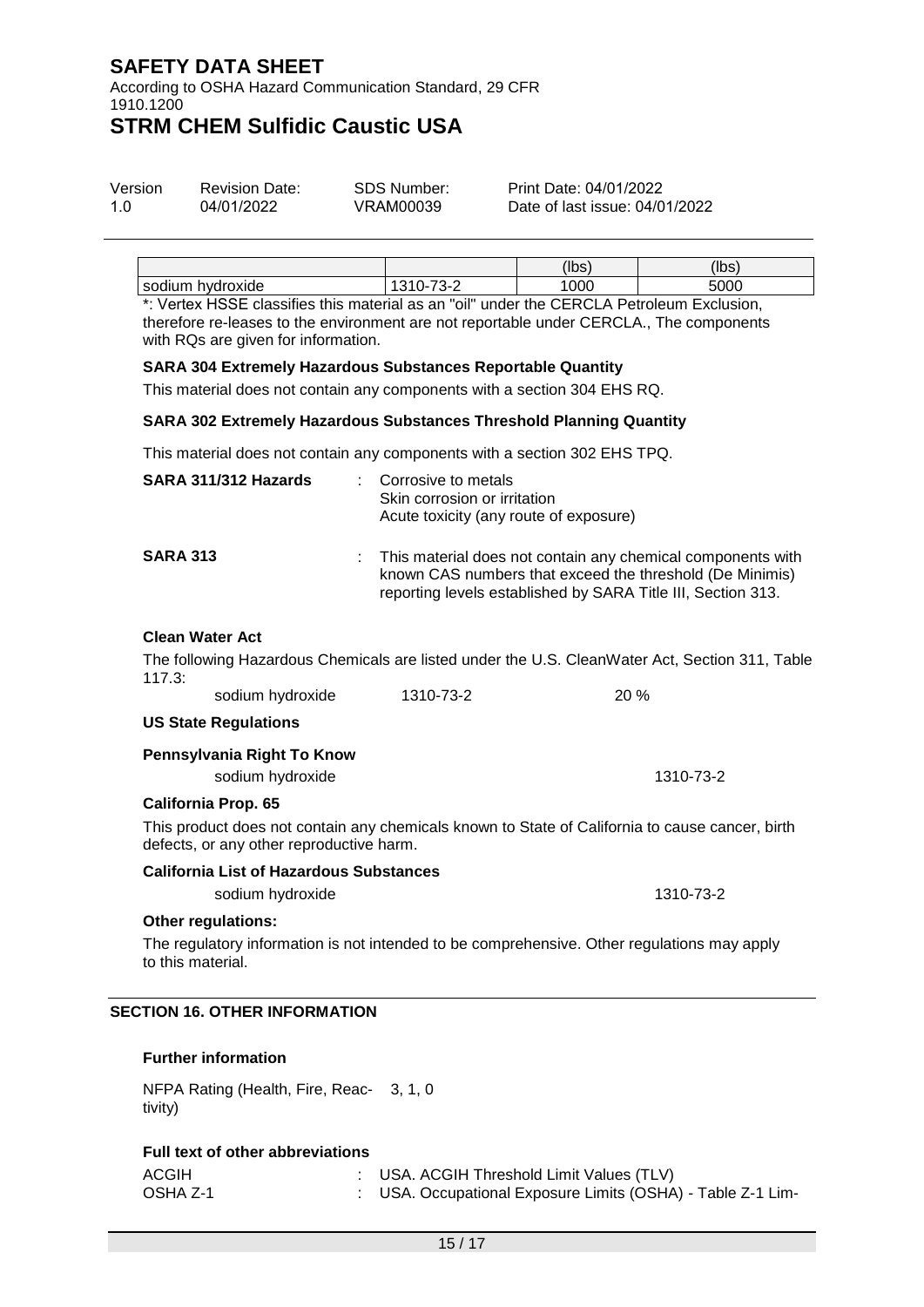According to OSHA Hazard Communication Standard, 29 CFR 1910.1200

| Version<br>1.0 | <b>Revision Date:</b><br>04/01/2022          | <b>SDS Number:</b><br>VRAM00039                                                                                                                                                                                                                                                                                            | Print Date: 04/01/2022<br>Date of last issue: 04/01/2022                                                                                                                                                                                                                                                                                                                                                                                                                                                                                                                                                                                                                                                                                                                                                                                                                                                                                                                                                                                                                                                                                                                                                                                                                                                                                                                                                                                                                                                                                                                                                                                                                                                 |
|----------------|----------------------------------------------|----------------------------------------------------------------------------------------------------------------------------------------------------------------------------------------------------------------------------------------------------------------------------------------------------------------------------|----------------------------------------------------------------------------------------------------------------------------------------------------------------------------------------------------------------------------------------------------------------------------------------------------------------------------------------------------------------------------------------------------------------------------------------------------------------------------------------------------------------------------------------------------------------------------------------------------------------------------------------------------------------------------------------------------------------------------------------------------------------------------------------------------------------------------------------------------------------------------------------------------------------------------------------------------------------------------------------------------------------------------------------------------------------------------------------------------------------------------------------------------------------------------------------------------------------------------------------------------------------------------------------------------------------------------------------------------------------------------------------------------------------------------------------------------------------------------------------------------------------------------------------------------------------------------------------------------------------------------------------------------------------------------------------------------------|
| ACGIH / C      | OSHA Z-1 / TWA<br>Abbreviations and Acronyms | its for Air Contaminants<br>Ceiling limit<br>8-hour time weighted average<br>dictionaries) and/or websites.                                                                                                                                                                                                                | : The standard abbreviations and acronyms used in this docu-<br>ment can be looked up in reference literature (e.g. scientific                                                                                                                                                                                                                                                                                                                                                                                                                                                                                                                                                                                                                                                                                                                                                                                                                                                                                                                                                                                                                                                                                                                                                                                                                                                                                                                                                                                                                                                                                                                                                                           |
|                |                                              | Hygienists<br>$COC = C level$ and Open-Cup<br>$EC = European Commission$<br>gy Of Chemicals<br><b>Chemical Substances</b><br>EL50 = Effective Loading fifty<br>Inventory<br>Labelling of Chemicals<br>IL50 = Inhibitory Level fifty<br>$LL50 = Lethal$ Loading fifty<br><b>Pollution From Ships</b><br>served Effect Level | ACGIH = American Conference of Governmental Industrial<br>ADR = European Agreement concerning the International<br>Carriage of Dangerous Goods by Road<br>AICS = Australian Inventory of Chemical Substances<br>ASTM = American Society for Testing and Materials<br>BEL = Biological exposure limits<br>BTEX = Benzene, Toluene, Ethylbenzene, Xylenes<br>CAS = Chemical Abstracts Service<br>CEFIC = European Chemical Industry Council<br>CLP = Classification Packaging and Labelling<br>DIN = Deutsches Institut fur Normung<br>DMEL = Derived Minimal Effect Level<br>DNEL = Derived No Effect Level<br>DSL = Canada Domestic Substance List<br>EC50 = Effective Concentration fifty<br>ECETOC = European Center on Ecotoxicology and Toxicolo-<br>ECHA = European Chemicals Agency<br>EINECS = The European Inventory of Existing Commercial<br><b>ENCS</b> = Japanese Existing and New Chemical Substances<br>EWC = European Waste Code<br>GHS = Globally Harmonised System of Classification and<br>IARC = International Agency for Research on Cancer<br>IATA = International Air Transport Association<br>IC50 = Inhibitory Concentration fifty<br><b>IMDG</b> = International Maritime Dangerous Goods<br>INV = Chinese Chemicals Inventory<br>IP346 = Institute of Petroleum test method $N^{\circ}$ 346 for the<br>determination of polycyclic aromatics DMSO-extractables<br>KECI = Korea Existing Chemicals Inventory<br>LC50 = Lethal Concentration fifty<br>$LD50 = Lethal Does fifty per cent.$<br>LL/EL/IL = Lethal Loading/Effective Loading/Inhibitory loading<br>MARPOL = International Convention for the Prevention of<br>NOEC/NOEL = No Observed Effect Concentration / No Ob- |